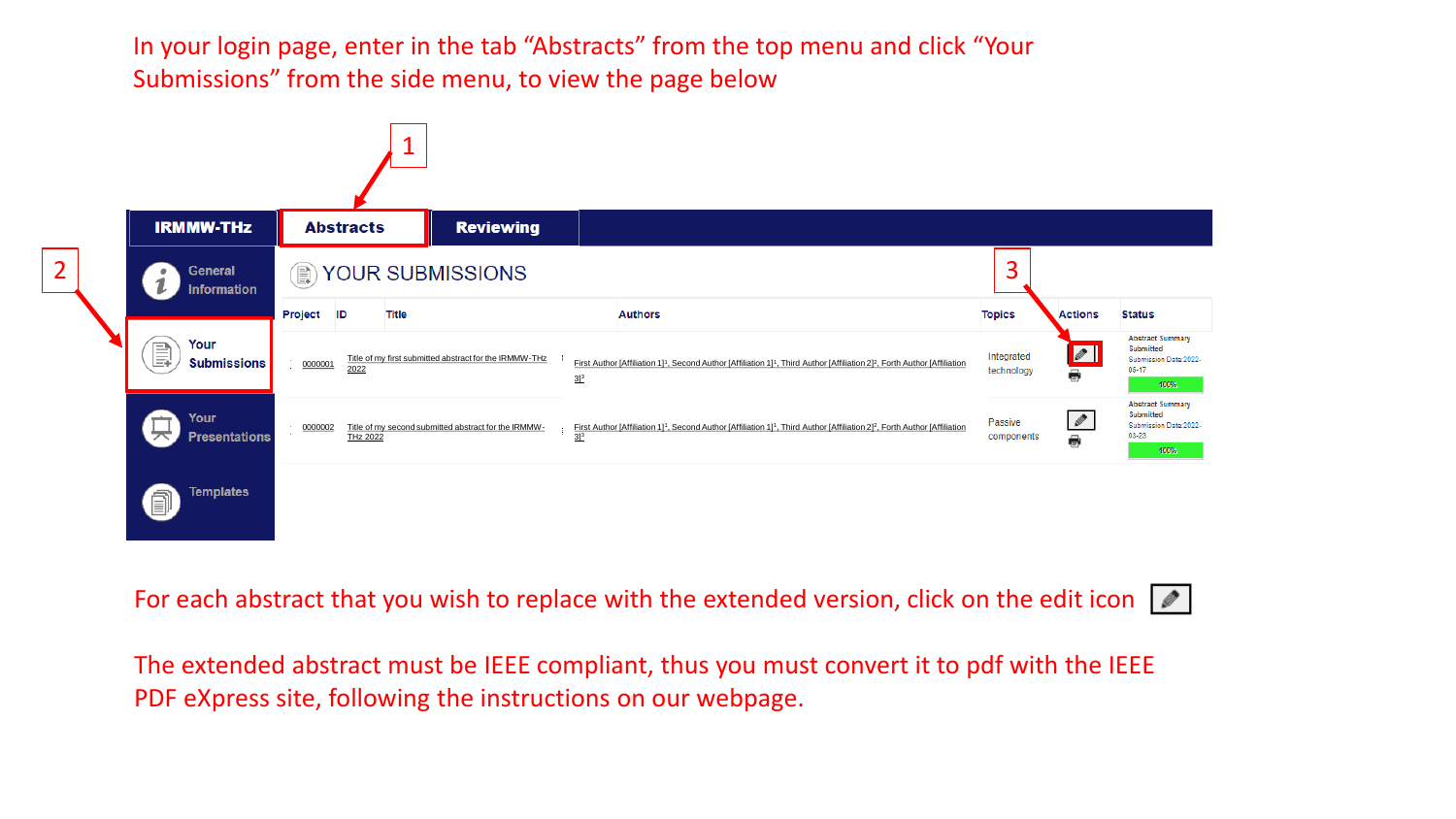## **Abstract Submission Process**

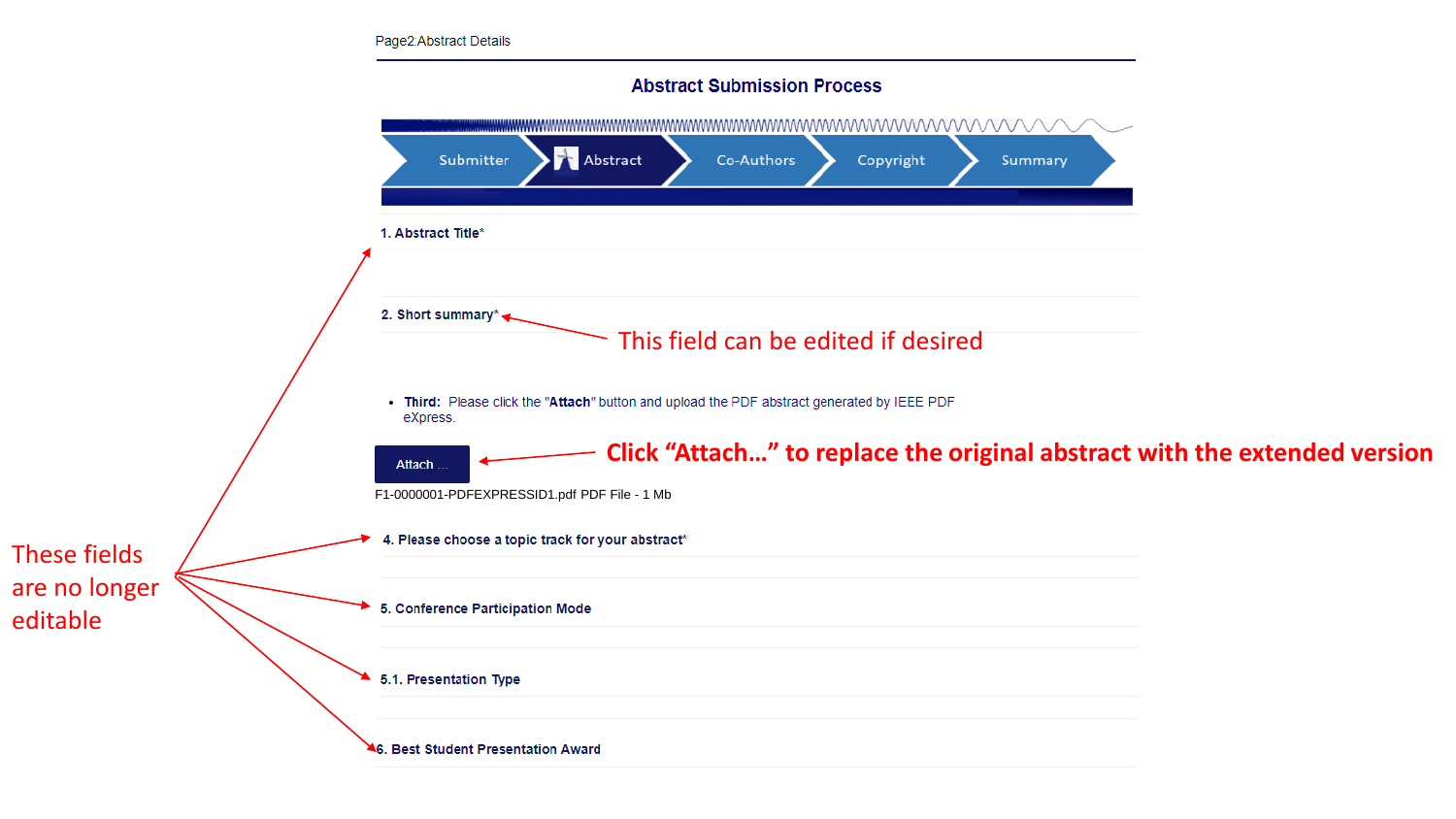

Powered by **Shocklogic**